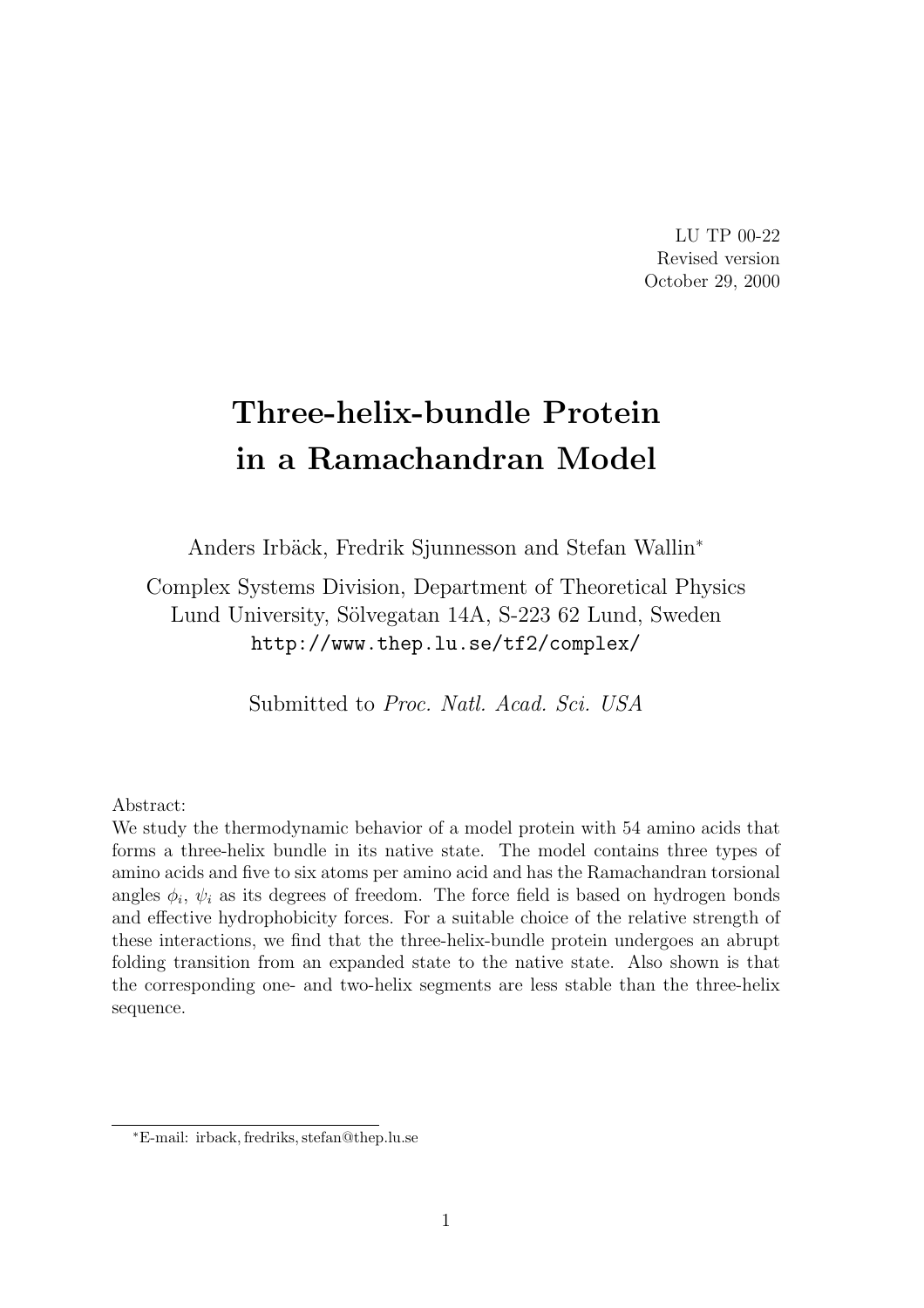# 1 Introduction

It is not yet possible to simulate the formation of proteins' native structures on the computer in a controlled way. This goal has been achieved in the context of simple lattice and off-lattice models, where typically each amino acid is represented by a single interaction site corresponding to the  $C_{\alpha}$  atom, and such studies have provided valuable insights into the physical principles of protein folding [1–5] and the statistical properties of functional protein sequences [6, 7]. However, these models have their obvious limitations. Therefore, the search for computationally feasible models with a more realistic chain geometry remains a highly relevant task.

In this paper, we discuss a model based on the well-known fact that the main degrees of freedom of the protein backbone are the Ramachandran torsional angles  $\phi_i, \psi_i$  [8]. Each amino acid is represented by five or six atoms, which makes this model computationally slightly more demanding than  $C_{\alpha}$  models. On the other hand, it also makes interactions such as hydrogen bonds easier to define. The formation of native structure is, in this model, driven by hydrogen-bond formation and effective hydrophobicity forces; hydrophobicity is widely held as the most important stability factor in proteins [9, 10], and hydrogen bonds are essential to properly model the formation of secondary structure.

In this model, we study in particular a three-helix-bundle protein with 54 amino acids, which represents a truncated and simplified version of the four-helix-bundle protein de novo designed by Regan and DeGrado [11]. This example was chosen partly because there have been earlier studies of similar-sized helical proteins using models at comparable levels of resolution [12–18]. The behavior of small fast-folding proteins is a current topic in both theoretical and experimental research, and a threehelix-bundle protein that has been extensively studied both experimentally [19, 20] and theoretically [14, 17, 21, 22] is fragment B of staphylococcal protein A.

In addition to the three-helix protein, to study size dependence, we also look at the behavior of the corresponding one- and two-helix segments. By using the method of simulated tempering [23–25], a careful study of the thermodynamic properties of these different chains is performed.

Not unexpectedly, it turns out that the behavior of the model depends strongly on the relative strength of the hydrogen-bond and hydrophobicity terms. In fact, the situation is somewhat reminiscent of what has been found for homopolymers with stiffness [26–29], with hydrogen bonds playing the role of the stiffness term.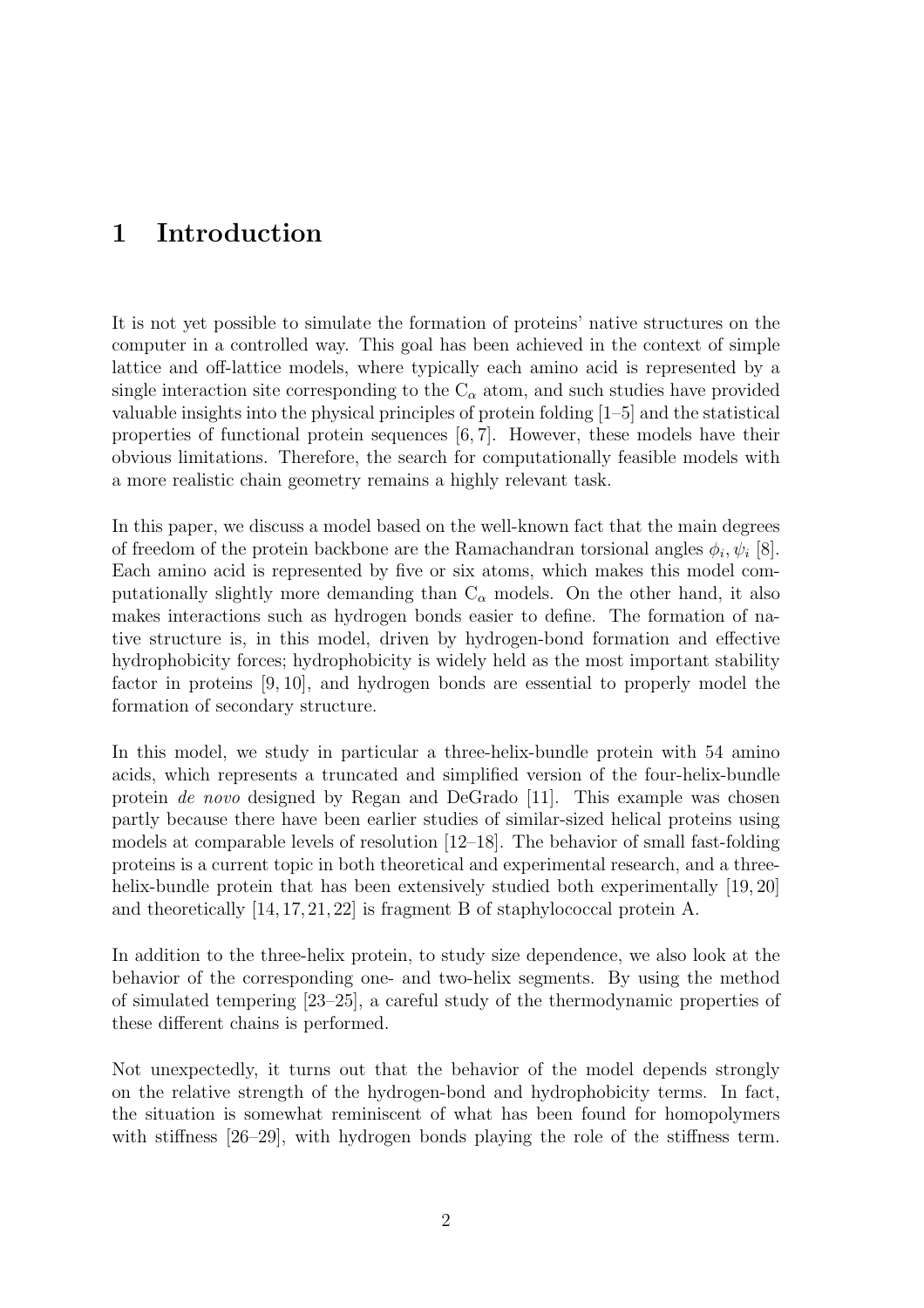

Figure 1: Schematic figure showing the representation of one amino acid.

Throughout this paper, we focus on one specific empirical choice of these parameters.

For this choice of parameters, we find that the three-helix-bundle protein has the following three properties. First, it does form a stable three-helix bundle (except for a 2-fold topological degeneracy). Second, its folding transition is abrupt, from an expanded state to the native three-helix-bundle state. Third, compared to the one- and two-helix segments, it forms a more stable secondary structure. It should be stressed that these properties are found without resorting to the popular  $G\bar{o}$ approximation [30], in which interactions that do not favor the desired structure are ignored.

## 2 The Model

The model we study is a reduced off-lattice model. The chain representation is illustrated in Fig. 1. As mentioned in the introduction, each amino acid is represented by five or six atoms. The three backbone atoms N,  $C_{\alpha}$  and C' are all included. Also included are the H and O atoms shown in Fig. 1, which we use to define hydrogen bonds. Finally, the side chain is represented by a single atom,  $C_\beta$ , which can be hydrophobic, polar or absent. This gives us the following three types of amino acids: A with hydrophobic  $C_\beta$ , B with polar  $C_\beta$ , and G (glycine) without  $C_\beta$ .

The H, O and  $C_\beta$  atoms are all attached to the backbone in a rigid way. Furthermore, in the backbone, all bond lengths, bond angles and peptide torsional angles (180◦ ) are held fixed. This leaves us with two degrees of freedom per amino acid, the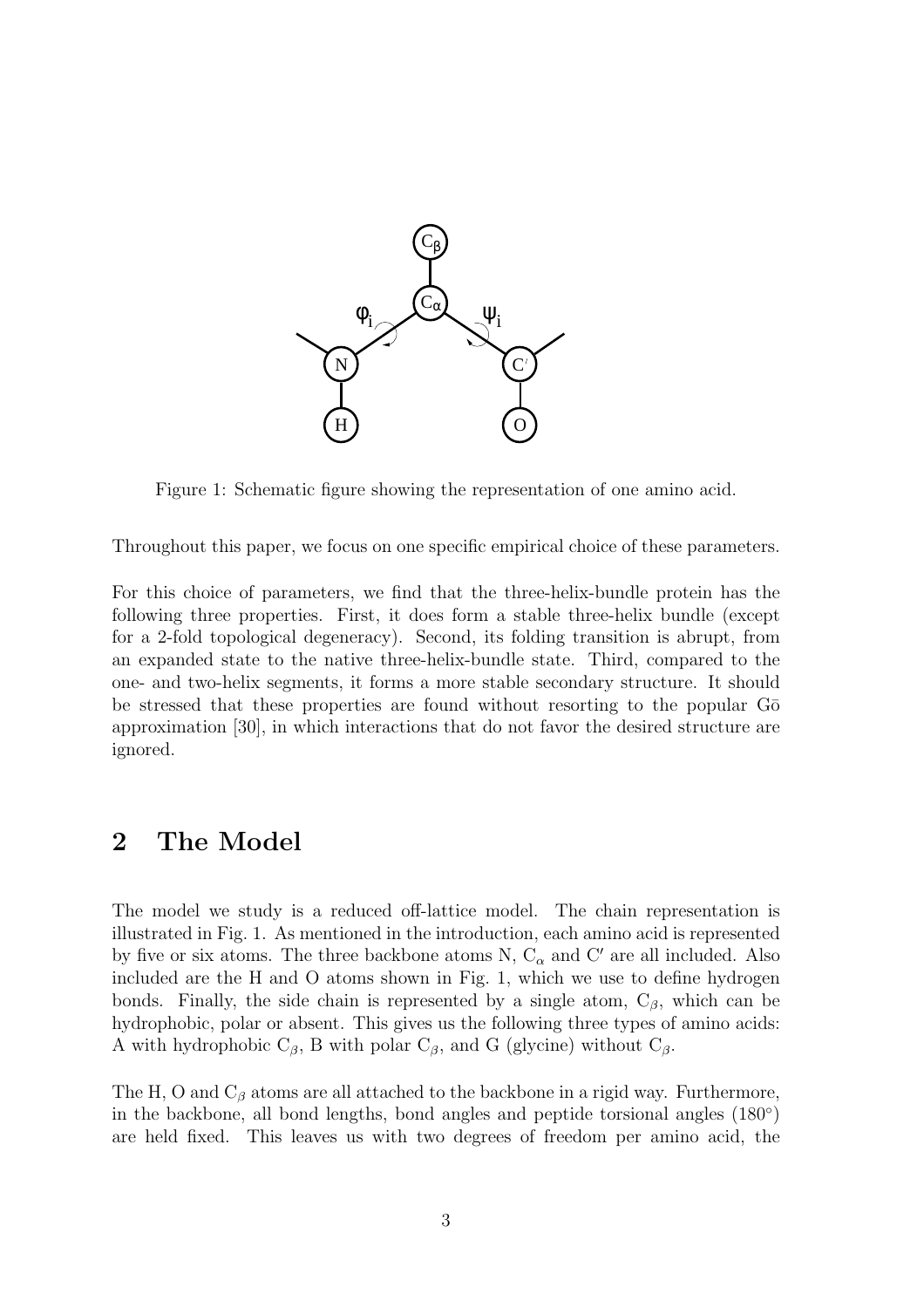|                       | Bond lengths $(A)$ | Bond angles $(°)$       |       |  |  |  |
|-----------------------|--------------------|-------------------------|-------|--|--|--|
| $NC_{\alpha}$         | 1.46               | $C'NC_{\alpha}$         | 121.7 |  |  |  |
| $C_{\alpha}C'$        | 1.52               | $NC_{\alpha}C'$         | 111.0 |  |  |  |
| C'N                   | 1.33               | $C_{\alpha}C'N$         | 116.6 |  |  |  |
| NH                    | 1.03               | $NC_{\alpha}C_{\beta}$  | 110.0 |  |  |  |
| $C_{\alpha}C_{\beta}$ | 1.53               | $C'C_{\alpha}C_{\beta}$ | 110.0 |  |  |  |
| C/O                   | 1.23               |                         |       |  |  |  |

Table 1: Geometry parameters.

Ramachandran torsional angles  $\phi_i$  and  $\psi_i$  (see Fig. 1). The parameters held fixed can be found in Table 1.

Our energy function

$$
E = Eloc + Esa + Ehb + EAA
$$
 (1)

is composed of four terms. The local potential  $E_{\text{loc}}$  has a standard form with 3-fold symmetry,

$$
E_{\text{loc}} = \frac{\epsilon_{\phi}}{2} \sum_{i} (1 + \cos 3\phi_i) + \frac{\epsilon_{\psi}}{2} \sum_{i} (1 + \cos 3\psi_i).
$$
 (2)

The self-avoidance term  $E_{sa}$  is given by a hard-sphere potential of the form

$$
E_{\rm sa} = \epsilon_{\rm sa} \sum_{i < j} \left(\frac{\sigma_{ij}}{r_{ij}}\right)^{12},\tag{3}
$$

where the sum runs over all possible atom pairs except those consisting of two hydrophobic  $C_{\beta}$ . The hydrogen-bond term  $E_{\text{hb}}$  is given by

$$
E_{\rm hb} = \epsilon_{\rm hb} \sum_{ij} u(r_{ij}) v(\alpha_{ij}, \beta_{ij}), \qquad (4)
$$

where

$$
u(r_{ij}) = 5\left(\frac{\sigma_{\text{hb}}}{r_{ij}}\right)^{12} - 6\left(\frac{\sigma_{\text{hb}}}{r_{ij}}\right)^{10} \tag{5}
$$

$$
v(\alpha_{ij}, \beta_{ij}) = \begin{cases} \cos^2 \alpha_{ij} \cos^2 \beta_{ij} & \alpha_{ij}, \beta_{ij} > 90^\circ\\ 0 & \text{otherwise} \end{cases}
$$
(6)

In Eq. 4 i and j represent H and O atoms, respectively, and  $r_{ij}$  denotes the HO distance,  $\alpha_{ij}$  the NHO angle, and  $\beta_{ij}$  the HOC' angle. Any HO pair can form a hydrogen bond. The last term in Eq. 1, the hydrophobicity term  $E_{AA}$ , has the form

$$
E_{AA} = \epsilon_{AA} \sum_{i < j} \left[ \left( \frac{\sigma_{AA}}{r_{ij}} \right)^{12} - 2 \left( \frac{\sigma_{AA}}{r_{ij}} \right)^{6} \right],\tag{7}
$$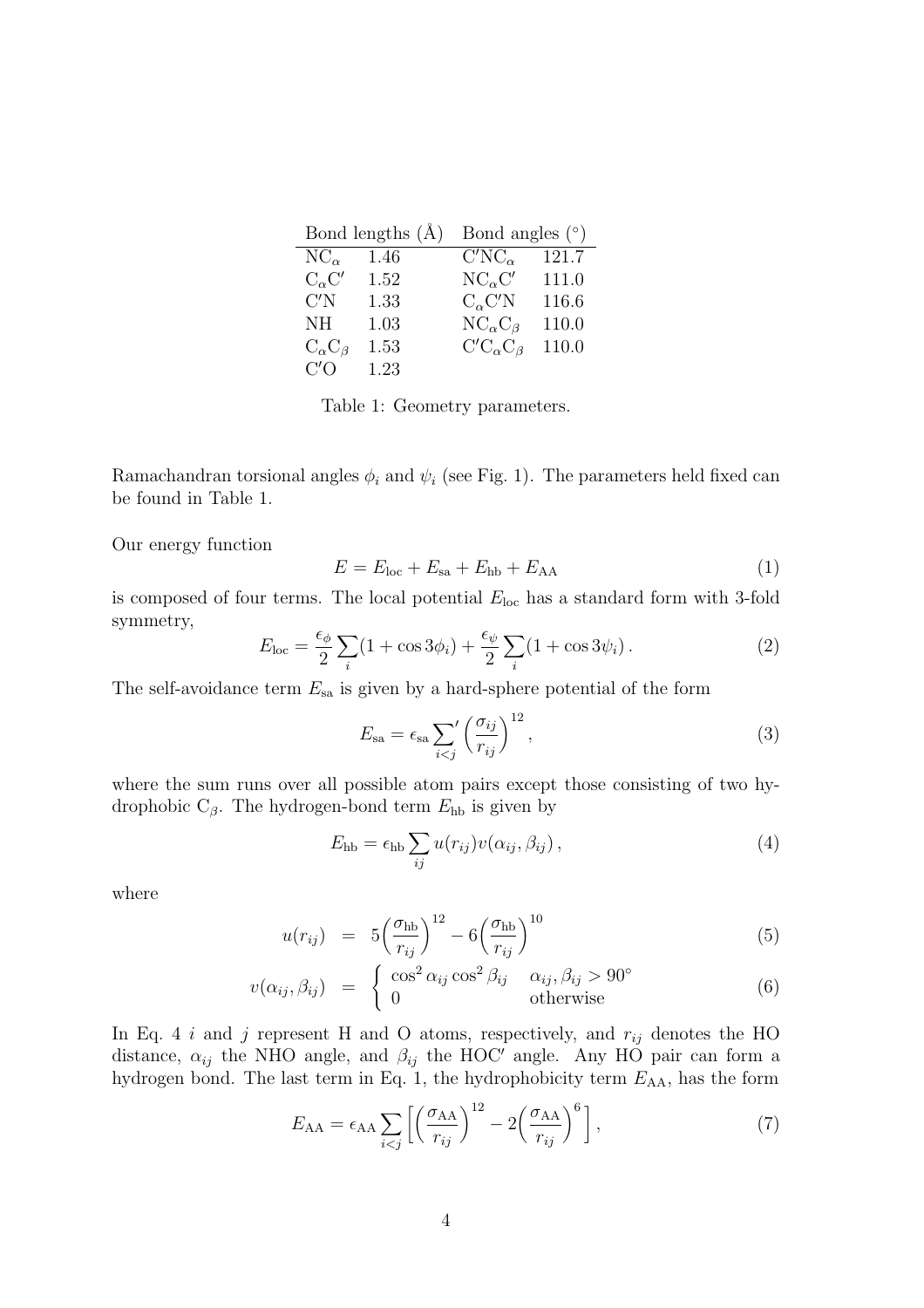|  |  | $\sigma_i(A)$ |  |  |  |  |  |                                                        |                                                                                                                                                                                                |
|--|--|---------------|--|--|--|--|--|--------------------------------------------------------|------------------------------------------------------------------------------------------------------------------------------------------------------------------------------------------------|
|  |  |               |  |  |  |  |  |                                                        | $\epsilon_{\phi}$ $\epsilon_{\psi}$ $\epsilon_{\text{sa}}$ $\epsilon_{\text{hb}}$ $\epsilon_{\text{AA}}$ N $C_{\alpha}$ C' H $C_{\beta}$ O $\sigma_{\text{hb}}(\AA)$ $\sigma_{\text{AA}}(\AA)$ |
|  |  |               |  |  |  |  |  | 1 1 0.0034 2.8 2.2 1.65 1.85 1.85 1.0 2.5 1.65 2.0 5.0 |                                                                                                                                                                                                |

Table 2: Parameters of the energy function. Energies are in dimensionless units, in which the folding transition occurs at  $kT \approx 0.65$  for the three-helix-bundle protein (see below).

where both i and j represent hydrophobic  $C_\beta$ . To speed up the simulations, a cutoff radius  $r_c$  is used,<sup>†</sup> which is 4.5Å for  $E_{\text{sa}}$  and  $E_{\text{hb}}$ , and 8Å for  $E_{\text{AA}}$ .

In this energy function, roughly speaking, the first two terms,  $E_{\text{loc}}$  and  $E_{\text{sa}}$ , enforce steric constraints, whereas the last two terms,  $E_{hb}$  and  $E_{AA}$ , are the ones responsible for stability. Force fields similar in spirit, emphasizing hydrogen bonding and hydrophobicity, have been used with some success to predict structures of peptides [31] and small helical proteins [15].

The parameters of our energy function were determined largely by trial and error. The final parameters are listed in Table 2. The parameters  $\sigma_{ij}$  of Eq. 3 are given by

$$
\sigma_{ij} = \sigma_i + \sigma_j + \Delta \sigma_{ij},
$$

where  $\sigma_i, \sigma_j$  can be found in Table 2, and  $\Delta \sigma_{ij}$  is zero except for C<sub>β</sub>C', C<sub>β</sub>N and  $C_{\beta}$ O pairs that are connected by three covalent bonds. In these three cases, we put  $\Delta \sigma_{ij} = 0.625$ Å. This could equivalently be described as a change of the local  $\phi_i$  and  $\psi_i$  potentials. In Fig. 2, we show  $\phi_i, \psi_i$  scatter plots for nonglycine (A and B) and glycine for our final parameters, which are in good qualitative agreement with the  $\phi_i, \psi_i$  distributions of real proteins [8,32].

Finally, we determined the strengths of the hydrogen-bond and hydrophobicity terms on the basis of the resulting overall thermodynamic behavior of the three-helix sequence. For this purpose, we performed a set of trial runs for fixed values of the other parameters. An alternative would have been to use the method of Shea et al. [33]. The result of our empirical determination of  $\epsilon_{hb}$  and  $\epsilon_{AA}$  does not seem unreasonable; at the folding temperature of the three-helix sequence (see below), we get  $\epsilon_{hb}/kT \approx 4.3$ and  $\epsilon_{AA}/kT \approx 3.4$ .

In this model, we study the three sequences shown in Table 3, which contain 16, 35

<sup>&</sup>lt;sup>†</sup>The cutoff procedure is  $f(r) \mapsto \tilde{f}(r)$  where  $\tilde{f}(r) = f(r) - f(r_c) - (r - r_c)f'(r_c)$  if  $r < r_c$  and  $ilde{f}(r) = 0$  otherwise.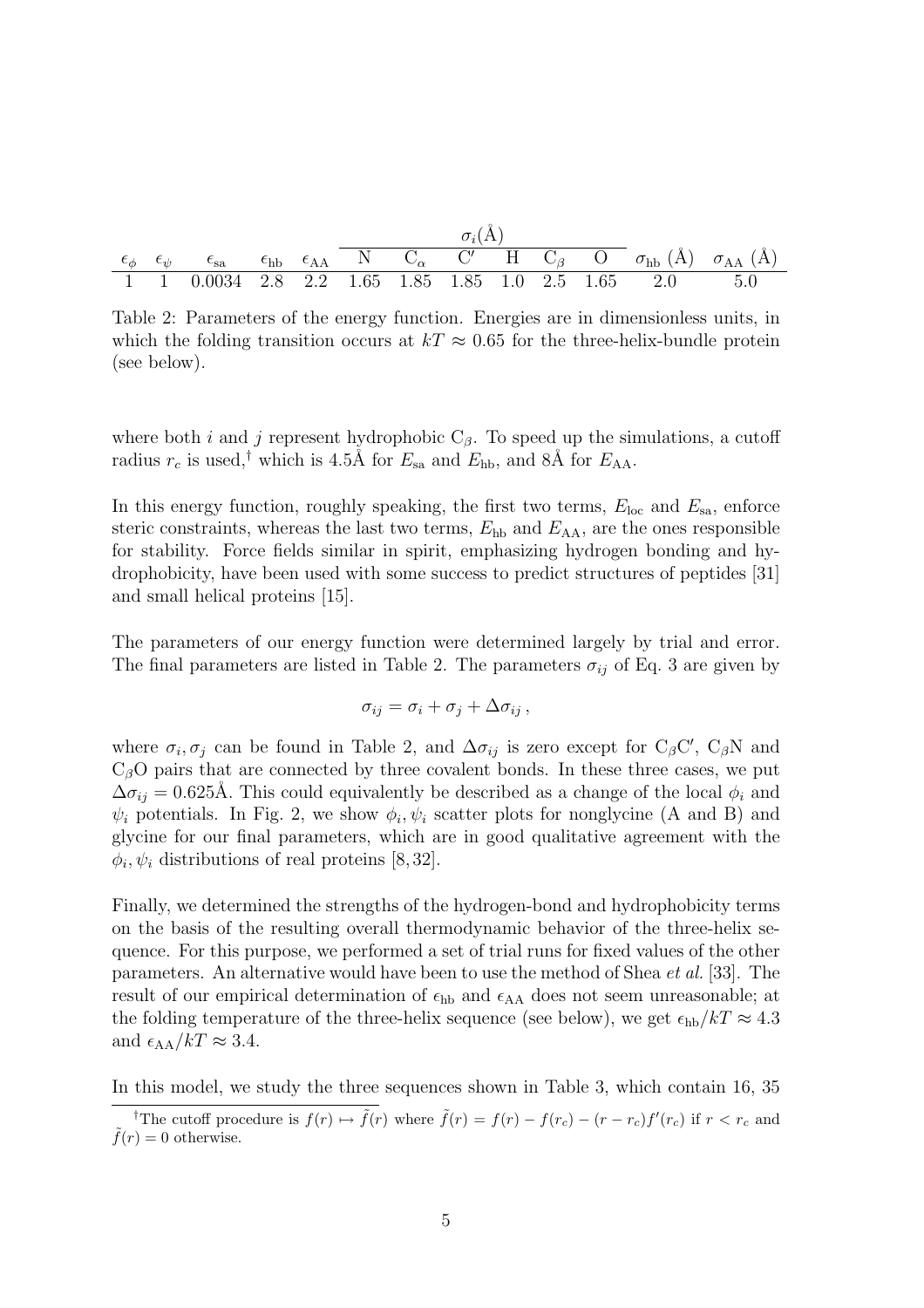

Figure 2:  $\phi_i, \psi_i$  scatter plots for nonglycine and glycine, as obtained by simulations of the chains GXG for X=A/B and X=G, respectively, at  $kT = 0.625$  (shown is  $\phi_i, \psi_i$ ) for X).

1H: BBABBAABBABBAABB 2H: 1H–GGG–1H 3H: 1H–GGG–1H–GGG–1H

Table 3: The sequences studied.

and 54 amino acids, respectively. Following the strategy of Regan and DeGrado [11], the A and B amino acids are distributed along the sequence 1H in such a way that this segment can form a helix with all hydrophobic amino acids on the same side. The sequence 3H, consisting of three such stretches of As and Bs plus two GGG segments, is meant to form a three-helix bundle. This particular sequence was recently studied by Takada et al. [18], who used a more elaborate model with nonadditive forces.

#### 3 Results

To study the thermodynamic behavior of the chains described in the previous section, we use the method of simulated tempering. This means that we first select a set of allowed temperatures and then perform simulations in which the temperature is a dynamical variable. This is done to speed up low-temperature simulations. In addition, it provides a convenient method for calculating free energies.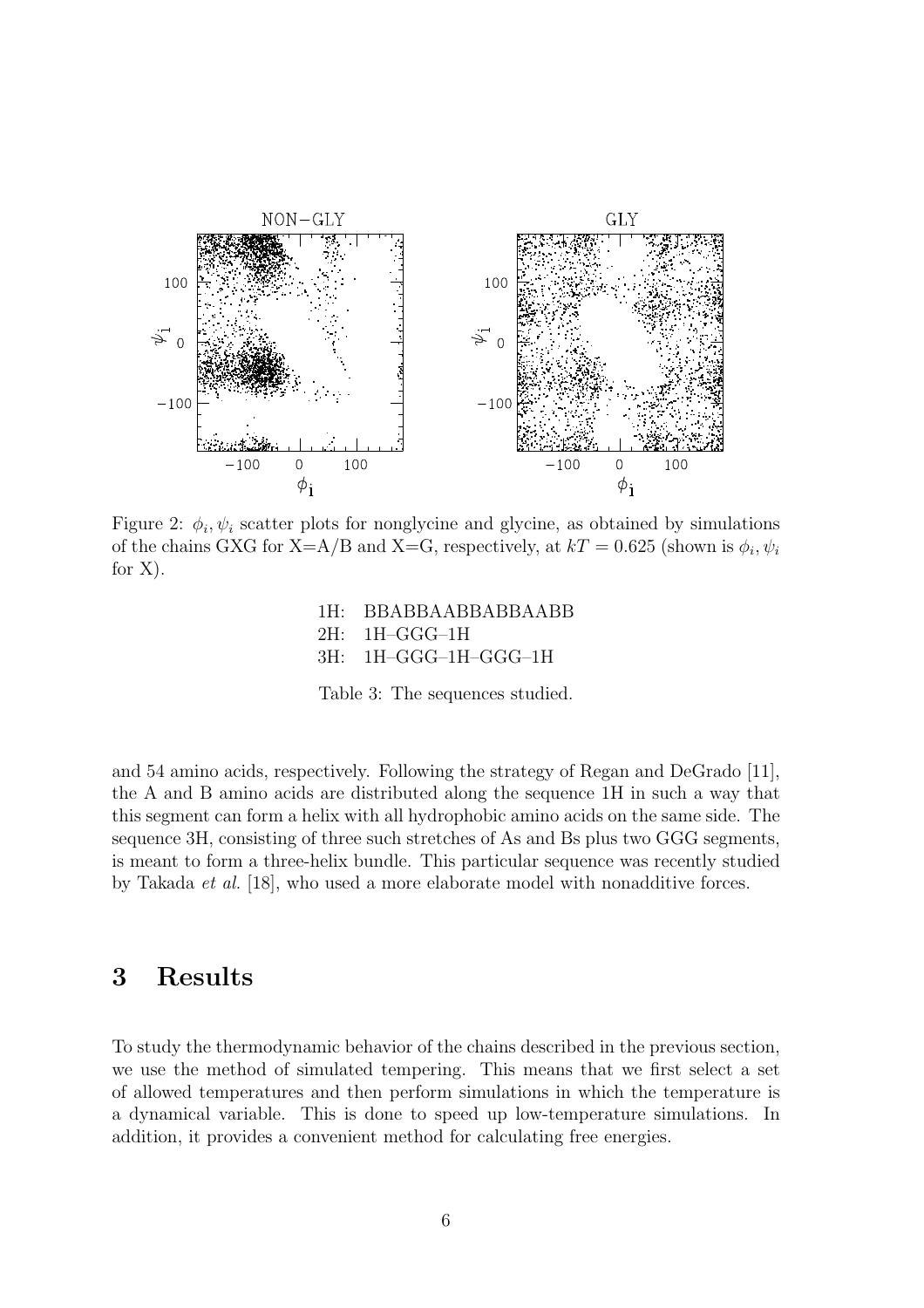

Figure 3: Monte Carlo evolution of the energy and radius of gyration in a typical simulation of the three-helix sequence. The bottom panel shows how the system jumps between the allowed temperatures  $T_j$ , which are given by  $T_j$  =  $T_{\min}(T_{\max}/T_{\min})^{(j-1)/(J-1)}$  [34] with  $kT_{\min} = 0.625, kT_{\max} = 0.9$  and  $J = 8$ . The temperature  $T_{\text{min}}$  is chosen to lie just below the collapse transition, whereas  $T_{\text{max}}$  is well into the coil phase (see Fig. 4).

An example of a simulated-tempering run is given in Fig. 3, which shows the Monte Carlo evolution of the energy E and radius of gyration  $R_{\rm g}$  (calculated over all backbone atoms) in a simulation of the three-helix sequence. Also shown, bottom panel, is how the system jumps between the different temperatures. Two distinct types of behavior can be seen. In one case,  $E$  is high, fluctuations in size are large, and the temperatures visited are high. In the other case, E is low, the size is small and almost frozen, and the temperatures visited are low. Interesting to note is that there is one temperature, the next-lowest one, which is visited in both cases. Apparently, both types of behavior are possible at this temperature.

In Fig. 4a we show the specific heat as a function of temperature for the one-, twoand three-helix sequences. A pronounced peak can be seen that gets stronger with increasing chain length. In fact, the increase in height is not inconsistent with a linear dependence on chain length, which is what one would have expected if it had been a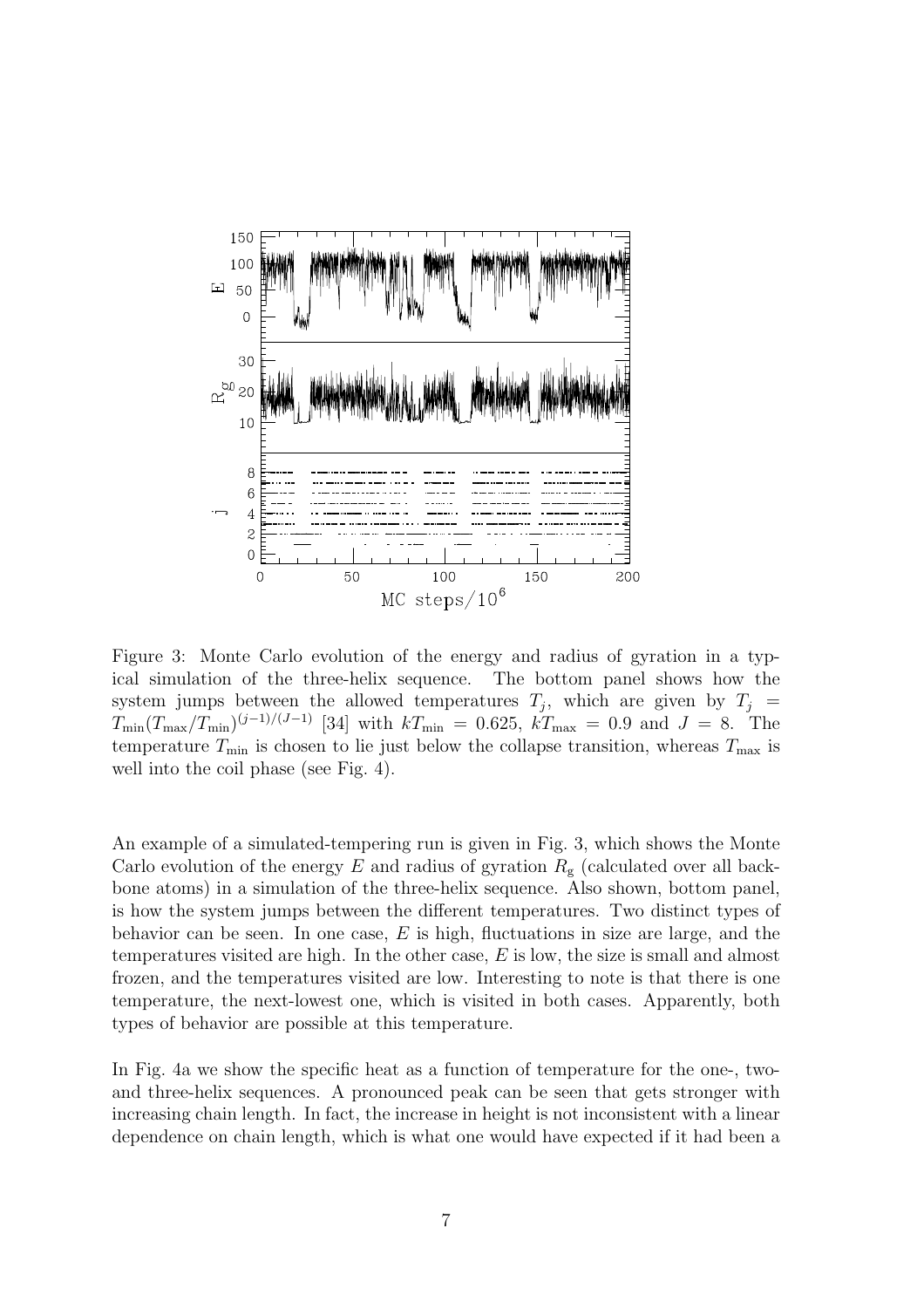

Figure 4: Thermodynamic functions against temperature for the sequences 1H  $(\diamond)$ , 2H ( $\times$ ) and 3H (+) in Table 3. (a) Specific heat  $C_v = (\langle E^2 \rangle - \langle E \rangle^2)/NkT^2$ , N being the number of amino acids. (b) Hydrogen-bond energy per amino acid,  $E_{hb}/N$ . (c) Chain entropy per amino acid,  $\delta S/N = [S - S(kT = 0.9)]/N$ . The full lines in (a) represent single-histogram extrapolations [35]. Dotted lines are drawn to guide the eye.

conventional first-order phase transition with a latent heat.

Our results for the radius of gyration (not displayed) show that the specific heat maximum can be viewed as the collapse temperature. The specific heat maximum is also where hydrogen-bond formation occurs, as can be seen from Fig. 4b. Important to note in this figure is that the decrease in hydrogen-bond energy per amino acid with decreasing temperature is most rapid for the three-helix sequence, which implies that, compared to the shorter ones, this sequence forms more stable secondary structure. The results for the chain entropy shown in Fig. 4c provide further support for this; the entropy loss per amino acid with decreasing temperature is largest for the three-helix sequence.

It should be stressed that the character of the collapse transition depends strongly on the relative strength of the hydrogen-bond and hydrophobicity terms. Figure 4 shows that the transition is very abrupt or "first-order-like" for our choice  $(\epsilon_{hb}, \epsilon_{AA})$  =  $(2.8, 2.2)$ . A fairly small decrease of  $\epsilon_{hb}/\epsilon_{AA}$  is sufficient to get a very different behavior with, for example, a much weaker peak in the specific heat. In this case, the chain collapses to a molten globule without specific structure rather than to a three-helix bundle. A substantially weakened transition was observed for  $\epsilon_{hb} = \epsilon_{AA} = 2.5$ . If, on the other hand,  $\epsilon_{hb}/\epsilon_{AA}$  is too large, then it is evident that the chain will form one long helix instead of a helical bundle.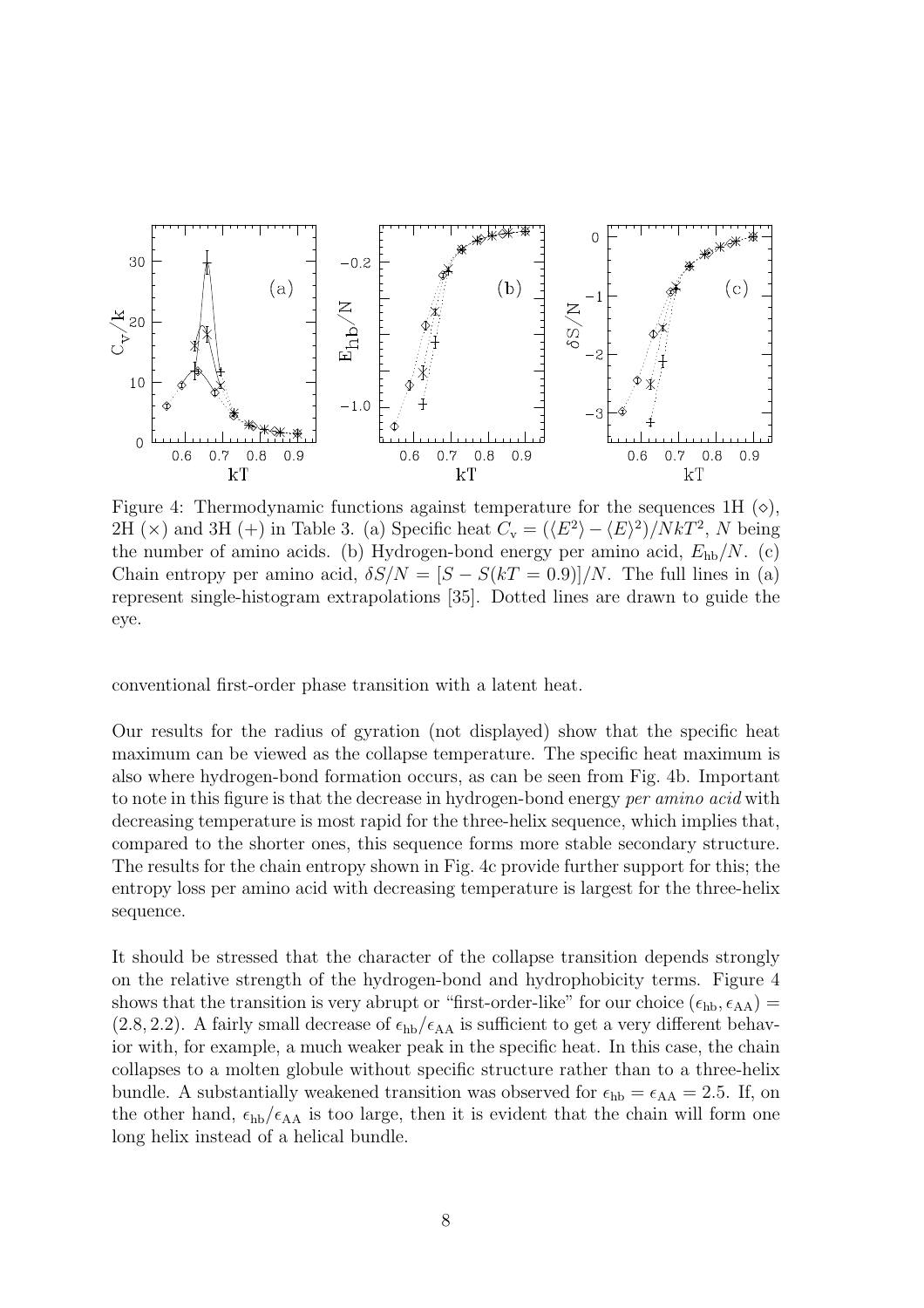

Figure 5: Representative low-temperature structures, FU and BU, respectively. Drawn with RasMol [36].

We now turn to the three-dimensional structure of the three-helix sequence in the collapsed phase. It turns out that it does form a three-helix bundle. This bundle can have two distinct topologies: if we let the first two helices form a U, then the third helix can be either in front of or behind that U. The model is, not unexpectedly, unable to discriminate between these two possibilities. To characterize low-temperature conformations, we therefore determined two representative structures, one for each topology, which, following [18], are referred to as FU and BU, respectively. These structures are shown in Fig. 5. They were generated by quenching a large number of low-T structures to zero temperature, and we feel convinced that they provide good approximations of the energy minima for the respective topologies. Given an arbitrary conformation, we then measure the root-mean-square distances  $\delta_i$  ( $i = FU, BU$ ) to these two structures (calculated over all backbone atoms). These distances are converted into similarity parameters  $Q_i$  by using

$$
Q_i = \exp(-\delta_i^2/100\text{\AA}^2). \tag{8}
$$

At temperatures above the specific heat maximum, both  $Q_i$  tend to be small. At temperatures below this point, the system is found to spend most of its time close to one or the other of the representative structures; either  $Q_{\text{FU}}$  or  $Q_{\text{BU}}$  is close to 1. Finally, at the peak, all three of these regions in the  $Q_{\text{FU}}, Q_{\text{BU}}$  plane are populated, as can be seen from Fig. 6a. In particular, this implies that the folding transition coincides with the specific heat maximum.

The folding transition can be described in terms of a single "order parameter" by taking  $Q = \max(Q_{\text{FU}}, Q_{\text{BU}})$  as a measure of nativeness. Correspondingly, we put  $\delta = \min(\delta_{\text{FU}}, \delta_{\text{BU}})$ . In Fig. 6b, we show the free-energy profile  $F(Q)$  at the folding temperature. The free energy has a relatively sharp minimum at  $Q \approx 0.9$ , corresponding to  $\delta \approx 3\text{\AA}$ . This is followed by a weak barrier around  $Q = 0.7$ , corresponding to  $\delta \approx 6\text{\AA}$ . Finally, there is a broad minimum at small Q, where  $Q = 0.2$  corresponds to  $\delta \approx 13\text{\AA}$ .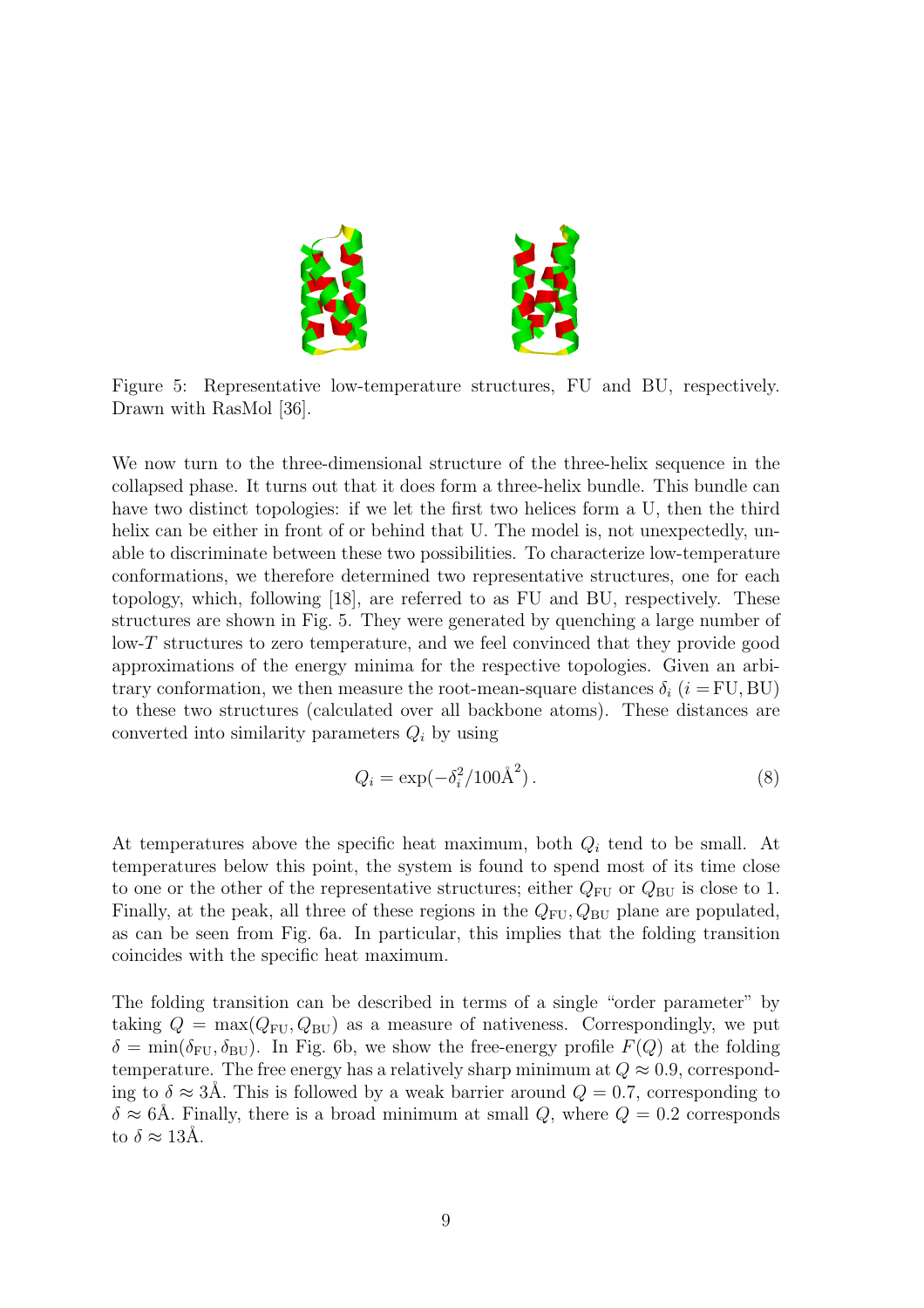

Figure 6: (a)  $Q_{\text{FU}}$ ,  $Q_{\text{BU}}$  (see Eq. 8) scatter plot at the specific heat maximum ( $kT =$ 0.658). (b) Free energy  $F(Q)$  as a function of  $Q = \max(Q_{\text{FU}}, Q_{\text{BU}})$  at the same temperature.



Figure 7: (a)  $Q, R_{\rm g}$  and (b)  $Q, E_{\rm hb}$  scatter plots at the folding temperature (kT = 0.658).

What does the nonnative population at the folding temperature correspond to in terms of  $R_{\rm g}$  and  $E_{\rm hb}$ ? This can be seen from the  $Q, R_{\rm g}$  and  $Q, E_{\rm hb}$  scatter plots in Fig. 7. These plots show that the low-Q minimum of  $F(Q)$  corresponds to expanded structures with a varying but not high secondary-structure content. Although a detailed kinetic study is beyond the scope of this paper, we furthermore note that the free-energy surfaces corresponding to the distributions in Fig. 7 are relatively smooth. Consistent with that, we found that standard fixed-temperature Monte Carlo simulations were able to reach the native state, starting from random coils.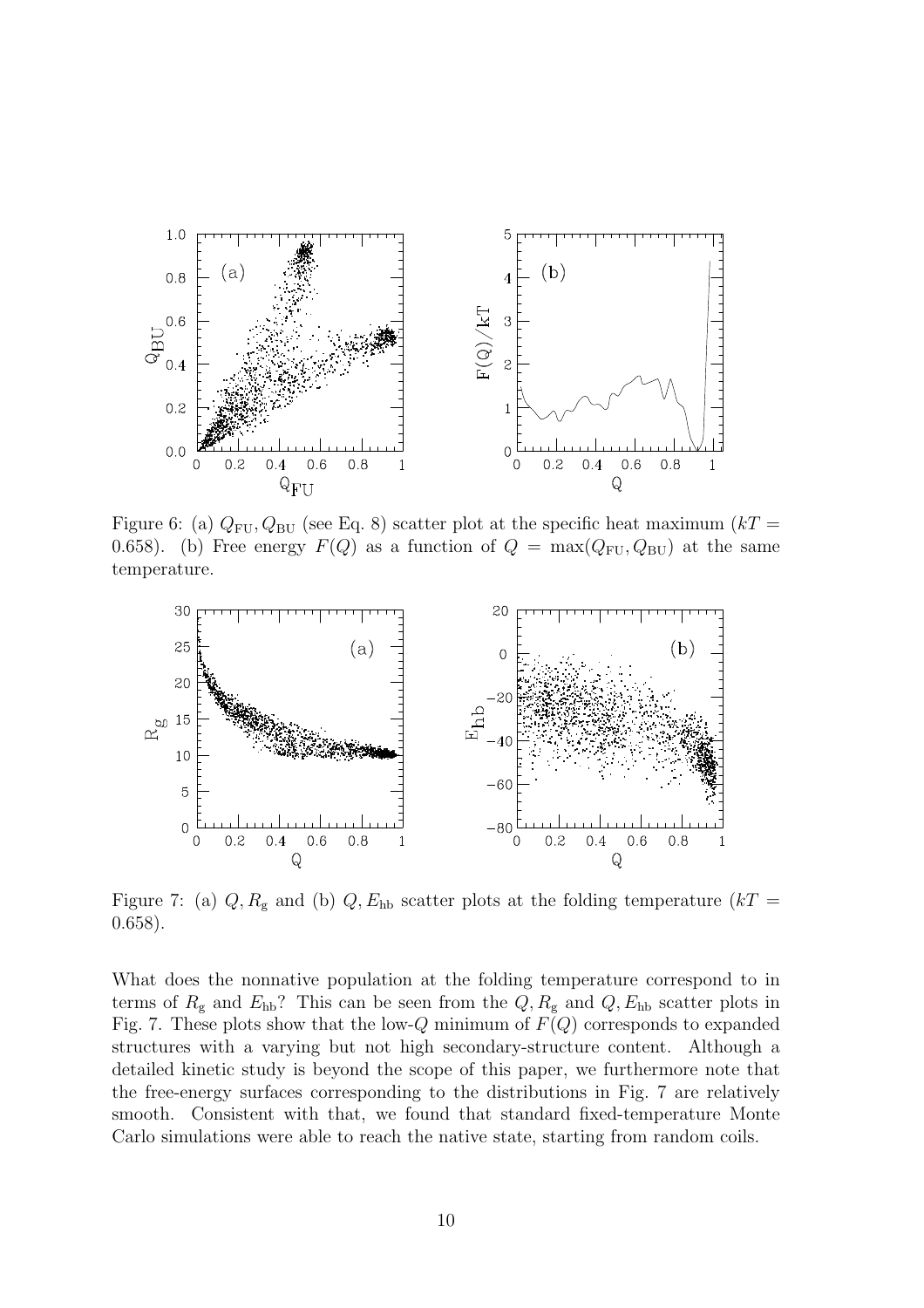Let us finally mention that we also performed simulations of some random sequences with the same length and composition as the three-helix sequence. The random sequences did not form stable structures and collapsed more slowly with decreasing temperature than the designed three-helix sequence.

# 4 Summary and Outlook

We have studied a reduced protein model where the formation of native structure is driven by a competition between hydrogen bonds and effective hydrophobicity forces. Using this force field, we find that the three-helix-bundle protein studied has the following properties:

- It does form a stable three-helix-bundle state, except for a 2-fold topological degeneracy.
- It undergoes an abrupt folding transition from an expanded state to the native state.
- It forms more stable secondary structure than the corresponding one- and twohelix segments.

An obvious question that remains to be addressed is what is needed to lift the topological degeneracy. Not obvious, however, is whether this question should be addressed at the present level of modeling, before including full side chains.

A first-order-like folding transition that takes the system directly from the unfolded state to the native one is what one expects for small fast-folding proteins. For the model to show this behavior, careful tuning of the relative strength of the hydrogenbond and hydrophobicity terms,  $\epsilon_{hb}/\epsilon_{AA}$ , is required. This  $\epsilon_{hb}/\epsilon_{AA}$  dependence may at first glance seem unwanted but is not physically unreasonable;  $\epsilon_{hb}$  can be thought of partly as a stiffness parameter, and chain stiffness has important implications for the phase structure, as shown by recent work on homopolymers [26–29]. Note also that incorporation of full side chains makes the chains intrinsically stiffer, which might lead to a weaker  $\epsilon_{hb}/\epsilon_{AA}$  dependence.

Our three-helix sequence has previously been studied by Takada et al. [18], who used a more elaborate force field. It was suggested that it is essential to use contextdependent hydrogen bonds for the three-helix-bundle protein to make more stable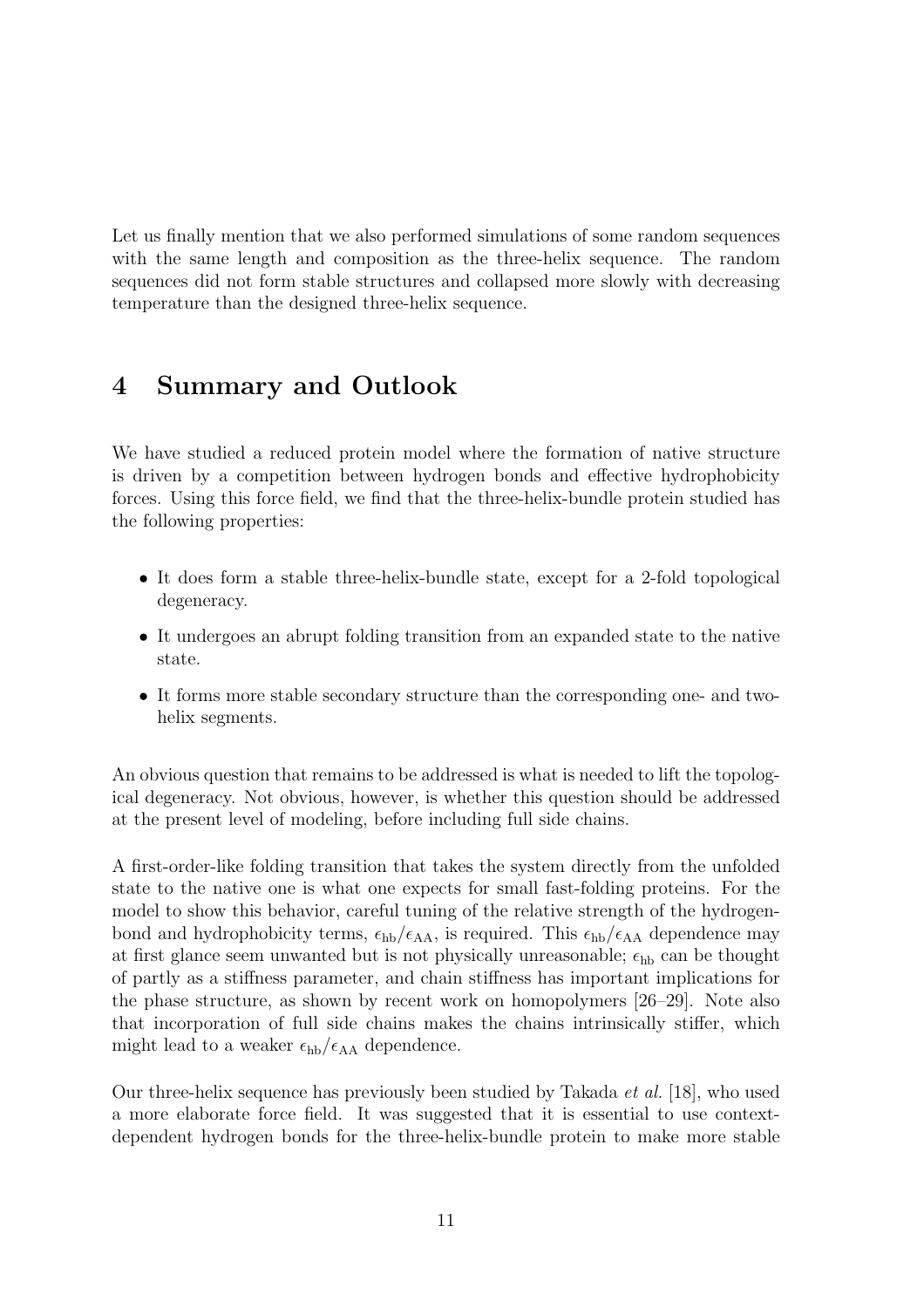secondary structure than its one-helix fragments. Our model shows this behavior, although its hydrogen bonds are context-independent.

Let us finally stress that we find a first-order-like folding transition without using the Gō approximation. Evidence for first-order-like folding transitions has been found for proteins with similar lengths in some  $C_{\alpha}$  models [5, 14, 17, 33], but these studies use this approximation.

# Acknowledgements

This work was in part supported by the Swedish Foundation for Strategic Research.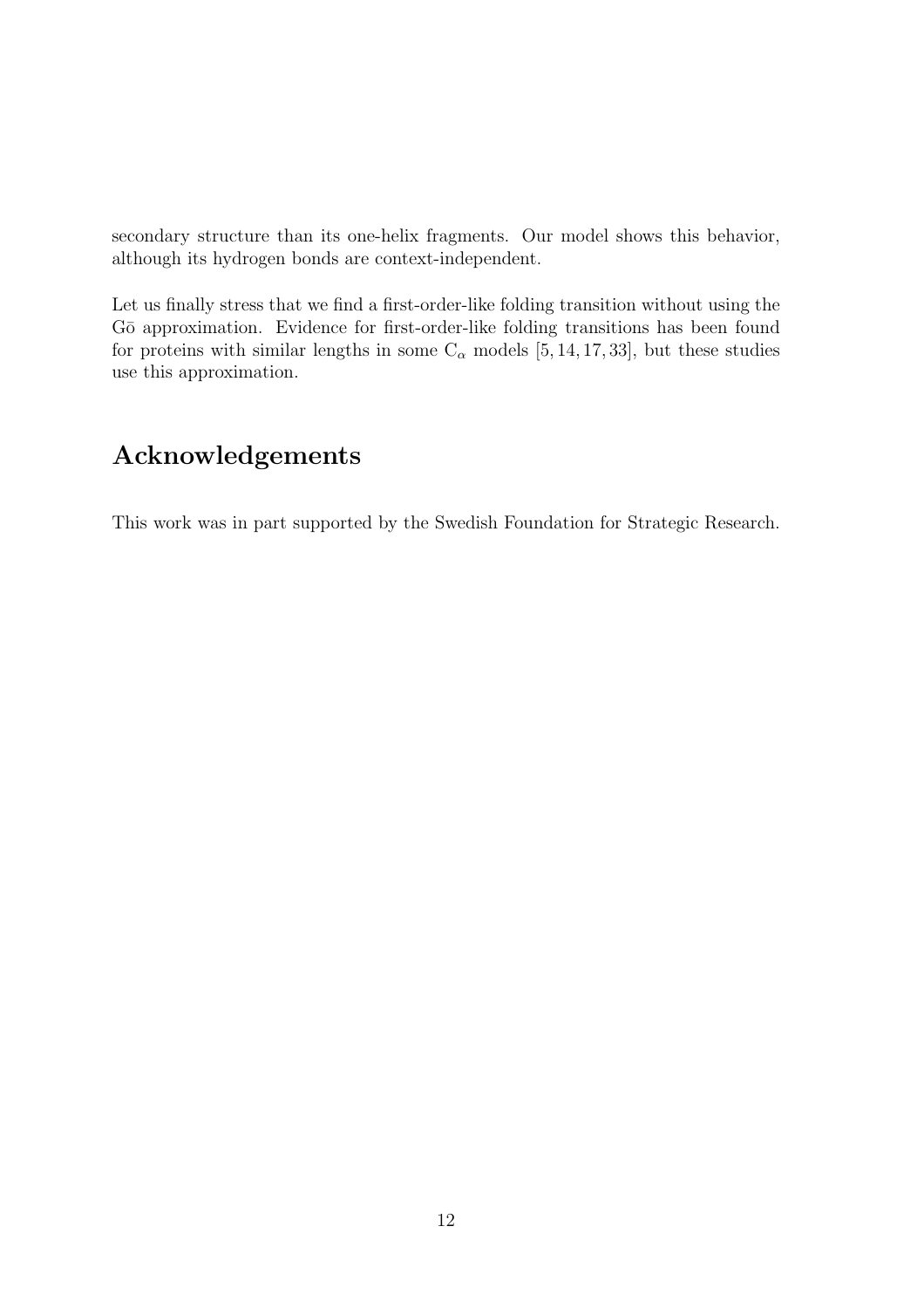## References

- [1] Săli, A., Shakhnovich, E. & Karplus, M. (1994) "Kinetics of Protein Folding: A Lattice Model Study of the Requirements for Folding to the Native State", J. Mol. Biol. 235, 1614–1636.
- [2] Bryngelson, J.D., Onuchic, J.N., Socci, N.D. & Wolynes, P.G. (1995) "Funnels, Pathways, and the Energy Landscape of Protein Folding: A Synthesis", Proteins Struct. Funct. Genet. 21, 167–195.
- [3] Dill, K.A. & Chan, H.S. (1997) "From Levinthal to Pathways to Funnels", Nat. Struct. Biol. 4, 10–19.
- [4] Klimov, D.K. & Thirumalai, D. (1998) "Linking Rates of Folding in Lattice Models of Proteins with Underlying Thermodynamic Characteristics", J. Chem. Phys. 109, 4119–4125.
- [5] Nymeyer, H., García, A.E. & Onuchic, J.N. (1998) "Folding Funnels and Frustration in Off-lattice Minimalist Protein Landscapes", Proc. Natl. Acad. Sci. USA 95, 5921–5928.
- [6] Pande, V.S., Grosberg, A.Y. & Tanaka, T. (1994) "Thermodynamic Procedure to Synthesize Heteropolymers that Can Renature to Recognize a Given Target Molecule", Proc. Natl. Acad. Sci. USA 91, 12976–12979.
- [7] Irbäck, A., Peterson, C. and Potthast, F. (1996) "Evidence for Nonrandom Hydrophobicity Structures in Protein Chains", Proc. Natl. Acad. Sci. USA 93, 9533– 9538.
- [8] Ramachandran, G.N. & Sasisekharan, V. (1968) "Conformation of Polypeptides and Proteins", Adv. Protein Chem. 23, 283–437.
- [9] Dill, K.A. (1990) "Dominant Forces in Protein Folding", Biochemistry 29, 7133– 7155.
- [10] Privalov, P.L. (1992) "Physical Basis of the Stability of the Folded Conformations of Proteins", in Protein Folding, ed. Creighton, T.E. (Freeman, New York), pp. 83–126.
- [11] Regan, L. & DeGrado, W.F. (1988) "Characterization of a Helical Protein Designed from First Principles", Science 241, 976–978.
- [12] Rey, A. & Skolnick, J. (1993) "Computer Modeling and Folding of Four-helix Bundles", Proteins Struct. Funct. Genet. 16, 8–28.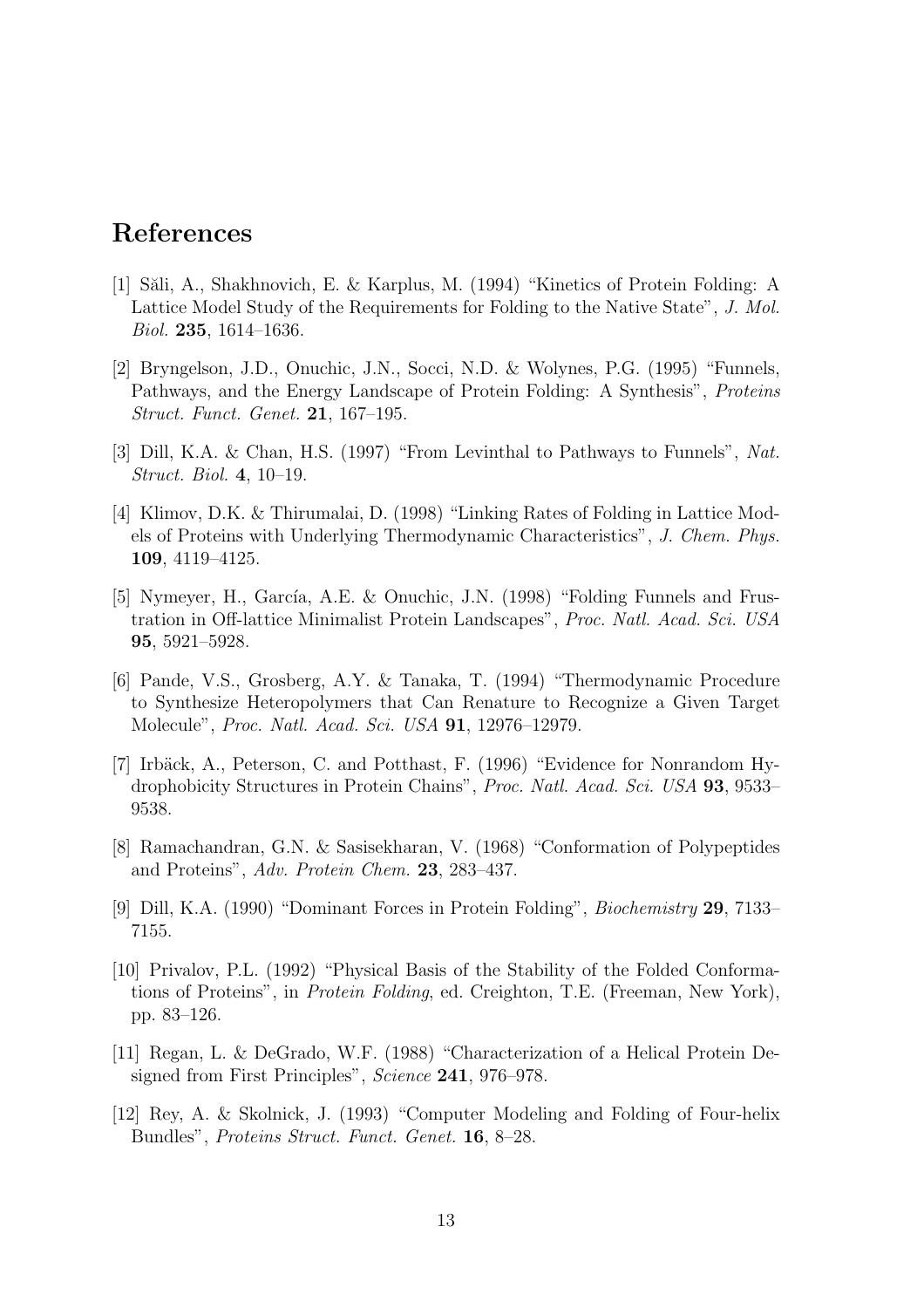- [13] Guo, Z. & Thirumalai, D. (1996) "Kinetics and Thermodynamics of Folding of a de Novo Designed Four-helix Bundle Protein", J. Mol. Biol. 263, 323–343.
- [14] Zhou, Z. & Karplus, M. (1997) "Folding Thermodynamics of a Model Threehelix-bundle Protein", Proc. Natl. Acad. Sci. USA 94, 14429-14432.
- [15] Koretke, K.K., Luthey-Schulten, Z. & Wolynes, P.G. (1998) "Self-consistently Optimized Energy Functions for Protein Structure Prediction by Molecular Dynamics", Proc. Natl. Acad. Sci. USA 95, 2932–2937.
- [16] Hardin, C., Luthey-Schulten, Z. & Wolynes, P.G. (1999) "Backbone Dynamics, Fast Folding, and Secondary Structure Formation in Helical Proteins and Peptides", Proteins Struct. Funct. Genet. 34, 281–294.
- [17] Shea, J.-E., Onuchic, J.N. & Brooks, C.L., III (1999) "Exploring the Origins of Topological Frustration: Design of a Minimally Frustrated Model of Fragment B of Protein A", Proc. Natl. Acad. Sci. USA 96, 12512–12517.
- [18] Takada, S., Luthey-Schulten, Z. & Wolynes, P.G. (1999) "Folding Dynamics with Nonadditive Forces: A Simulation Study of a Designed Helical Protein and a Random Heteropolymer", J. Chem. Phys. 110, 11616–11629.
- [19] Bottomley, S.P., Popplewell, A.G., Scawen, M., Wan, T., Sutton, B.J. & Gore, M.G. (1994) "The Stability and Unfolding of an IgG Binding Protein Based upon the B Domain of Protein A from Staphylococcus Aureus Probed by Tryptophan Substitution and Fluorescence Spectroscopy", Protein Eng. 7, 1463–1470.
- [20] Bai, Y., Karimi, A., Dyson, H.J. & Wright, P.E. (1997) "Absence of a Stable Intermediate on the Folding Pathway of Protein A" Protein Sci. 6, 1449–1457.
- [21] Guo, Z., Brooks, C.L., III & Boczko, E.M. (1997) "Exploring the Folding Free Energy Surface of a Three-helix Bundle Protein", Proc. Natl. Acad. Sci. USA 94, 10161-10166.
- [22] Kolinski, A., Galazka, W. & Skolnick, J. (1998) "Monte Carlo Studies of the Thermodynamics and Kinetics of Reduced Protein Models: Application to Small helical,  $\beta$  and  $\alpha/\beta$  Proteins", J. Chem. Phys. 108, 2608–2617.
- [23] Lyubartsev, A.P., Martsinovski, A.A., Shevkunov, S.V. & Vorontsov-Velyaminov, P.V. (1992) "New Approach to Monte Carlo Calculation of the Free Energy: Method of Expanded Ensembles", J. Chem. Phys. 96, 1776–1783.
- [24] Marinari, E. & Parisi, G. (1992) "Simulated Tempering: A New Monte Carlo Scheme", Europhys. Lett. 19, 451–458.